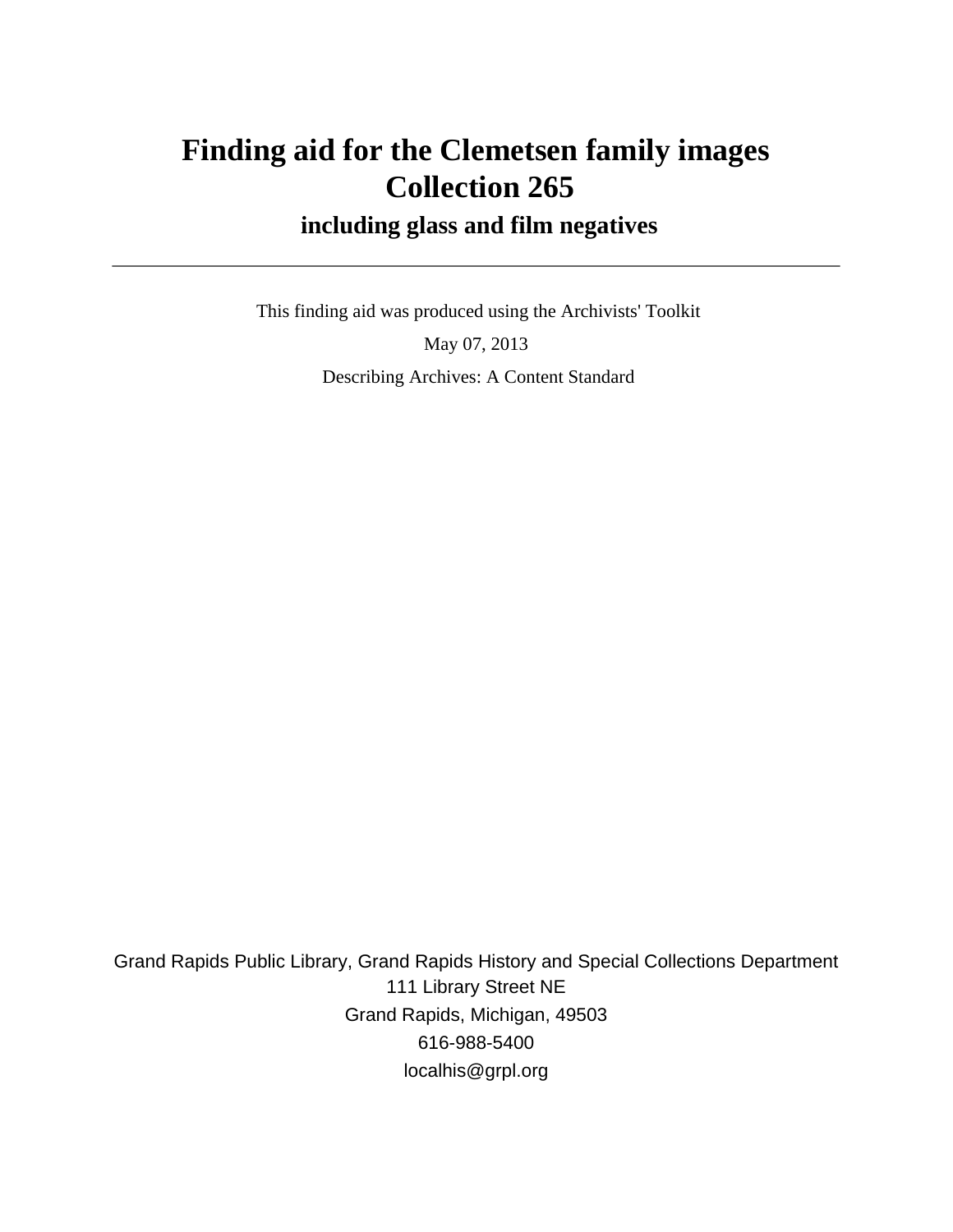# **Table of Contents**

 $\overline{\phantom{a}}$ 

| $Biographical. 66$ |  |
|--------------------|--|
|                    |  |
|                    |  |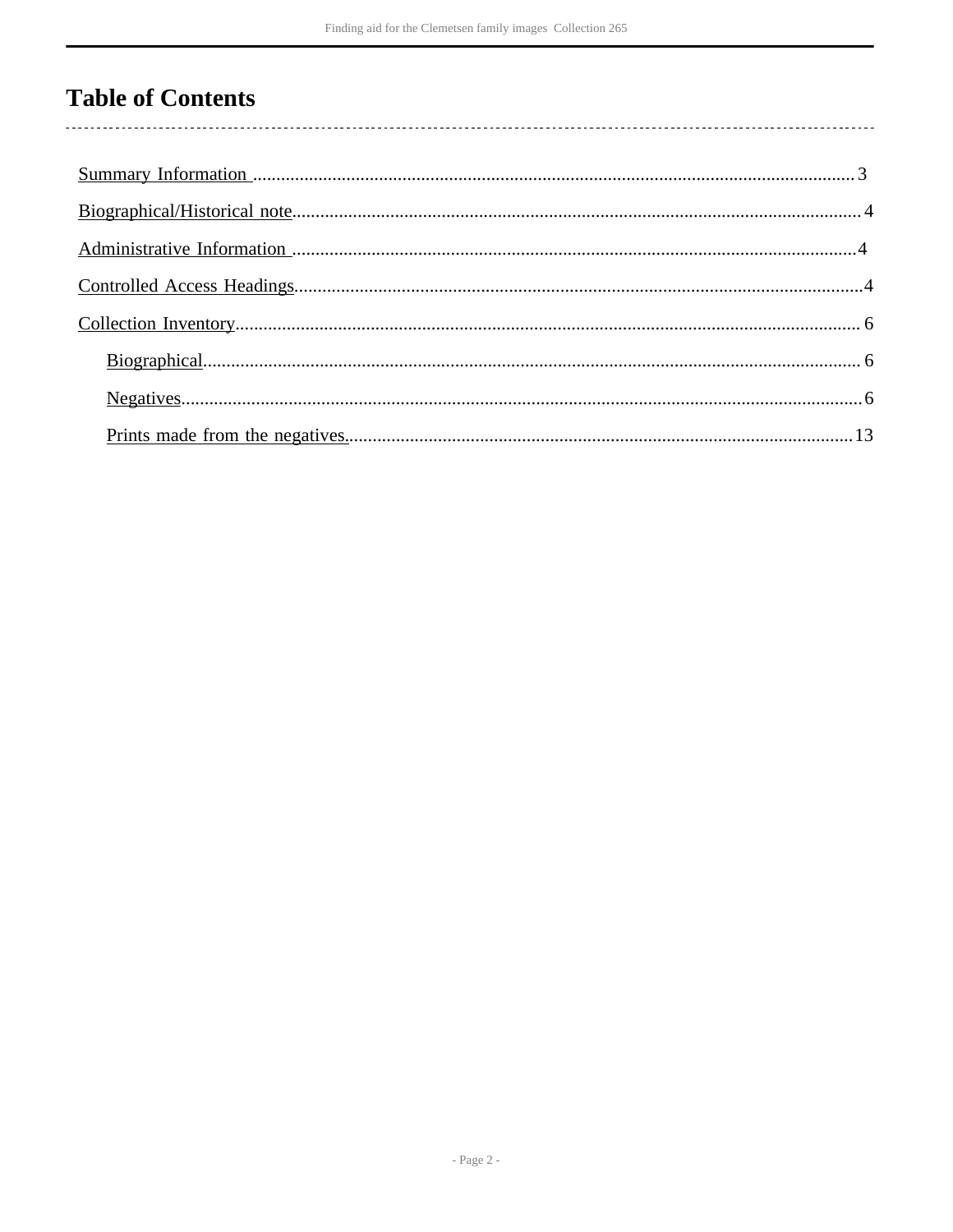# <span id="page-2-0"></span>**Summary Information**

| <b>Repository</b> | Grand Rapids Public Library, Grand Rapids History and Special<br><b>Collections Department</b>                                                                                                                                                  |
|-------------------|-------------------------------------------------------------------------------------------------------------------------------------------------------------------------------------------------------------------------------------------------|
| <b>Creator</b>    | Clemetsen, Betsy                                                                                                                                                                                                                                |
| <b>Creator</b>    | Clemetsen, Harold                                                                                                                                                                                                                               |
| <b>Title</b>      | Clemetsen family images                                                                                                                                                                                                                         |
| <b>Date</b>       | no date                                                                                                                                                                                                                                         |
| <b>Extent</b>     | 0.96 Linear feet Five boxes                                                                                                                                                                                                                     |
| Language          | English                                                                                                                                                                                                                                         |
| <b>Abstract</b>   | The Clemetsen family images contains approximately 70 images which<br>include views of Grand Rapids, Michigan, as well as other identified and<br>unidentified people and locations. Most of the negatives are 5x7, with<br>some 4x5 negatives. |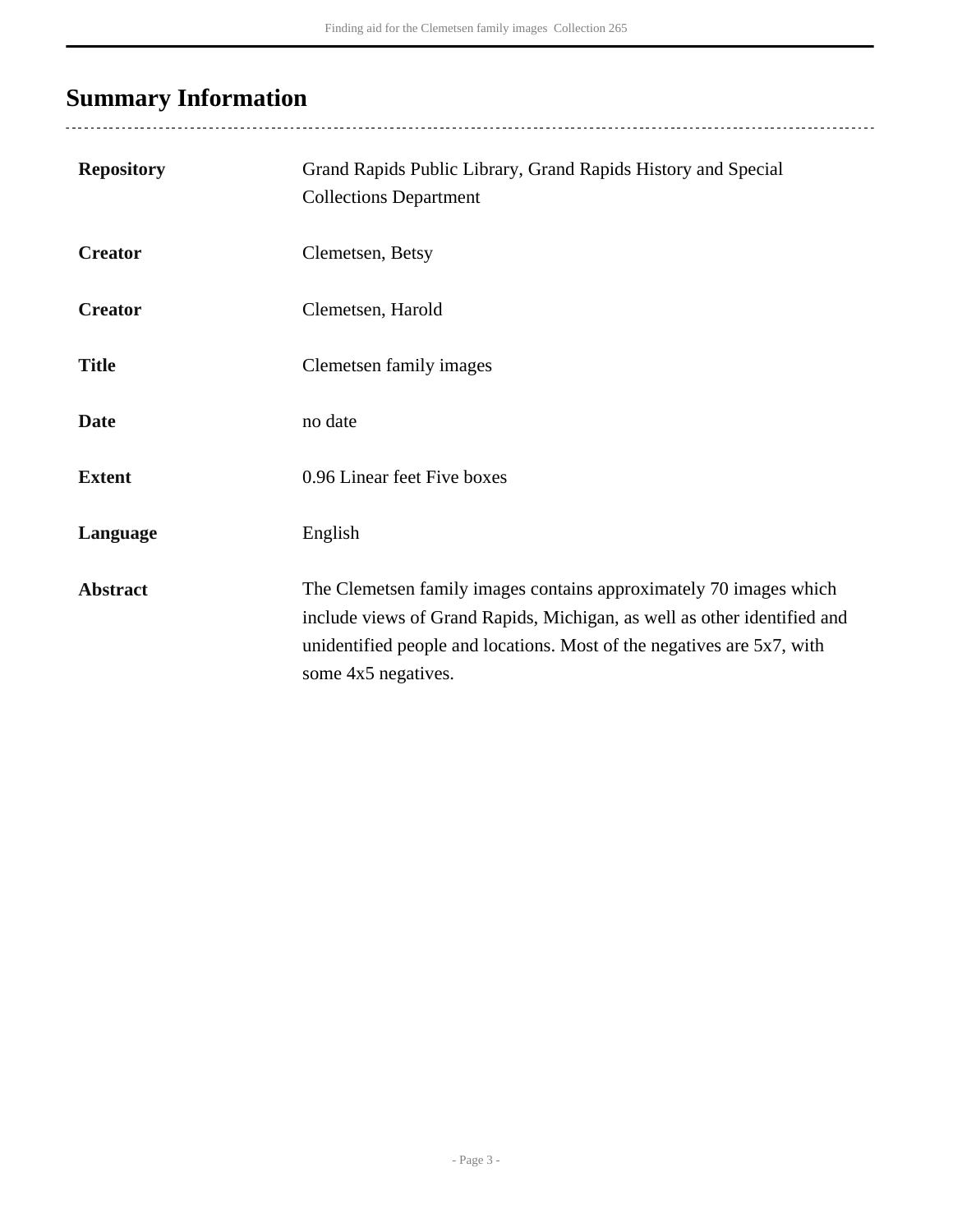### <span id="page-3-0"></span>**Biographical/Historical note**

Based upon U.S. Census records and a Citizens Historical Association biography located in departmental files, it appears that the images in this collection are from the Hans Clementsen (Clementson) family of Grand Rapids, Michigan, via his son Harold A. Clementsen and his grandson, also Harold A. Clemetsen.

Hans Clemetsen (b. 1862) was born in Norway, immigrating to the United States in 1883 with his wife, Augusta Berg Clementsen (d. 1896). Initially, they lived, studied and worked in Chicago, where by 1904 Hans was employed by the Commercial Furniture Company. By 1906 they had moved to Grand Rapids, where Hans became Vice President of the Valley City Desk Company. He continued in the furniture industry of Grand Rapids throughout his life. The couple had six children.

Harold A. Clemetsen (1895-1937) was their sixth child. He served in World War I and was unwed at the time of registration. He died in 1937. He and his wife had two children, Harold and Harley.

Little is known about Harold A. Clemetsen, Jr. who, along with his wife Betsy, donated these images to the Grand Rapids Public Library. They were living in East Lansing, Michigan at the time of donation. Betsy died in March of 2001.

### <span id="page-3-1"></span>**Administrative Information**

#### **Publication Information**

Grand Rapids Public Library, Grand Rapids History and Special Collections Department

#### **Immediate Source of Acquisition note**

Harold and Betsy Clemetsen, accession number 1998.022.

### <span id="page-3-2"></span>**Controlled Access Headings**

**Genre(s)**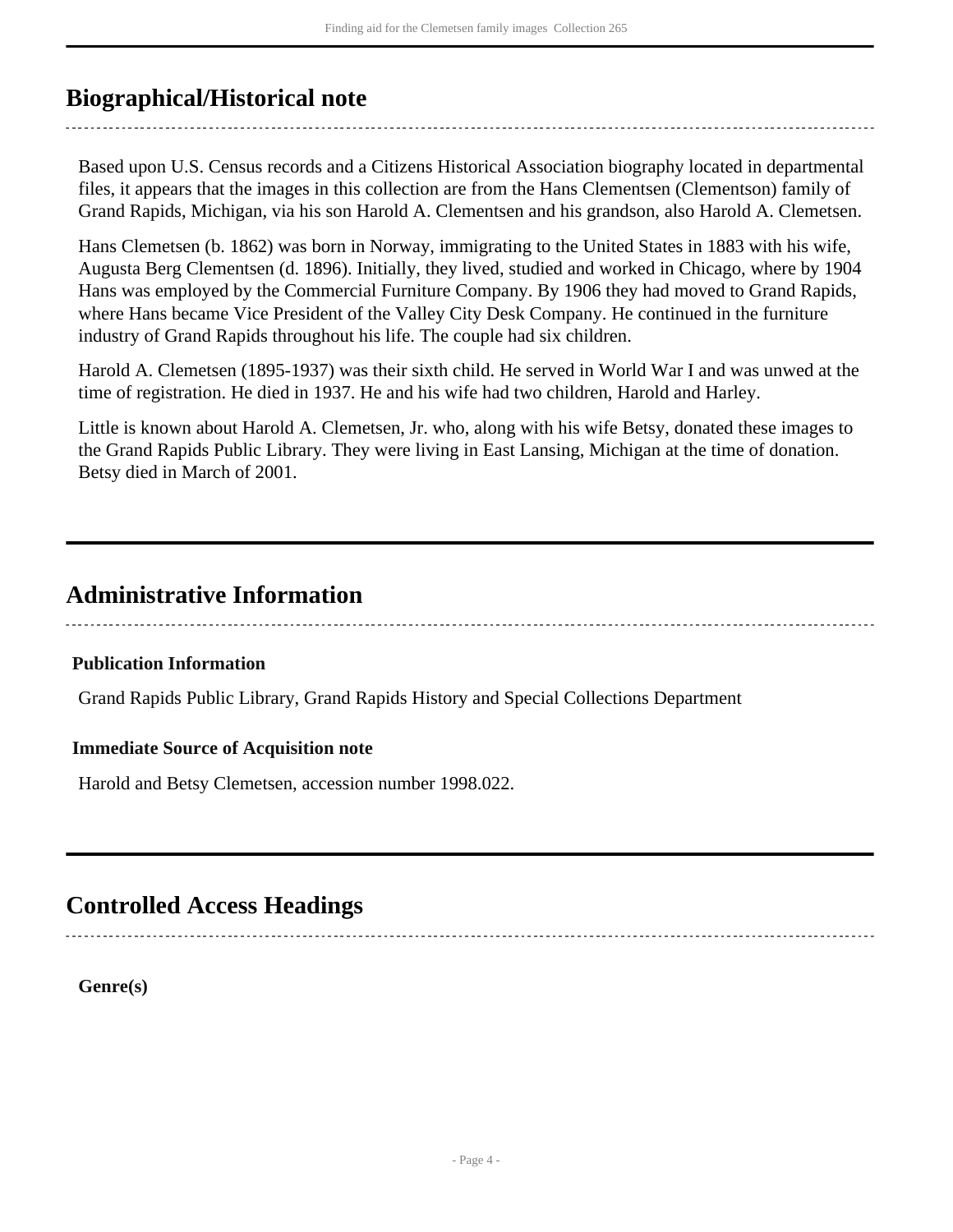• photographs

#### **Geographic Name(s)**

• Grand Rapids (Mich.) -- History -- Photographs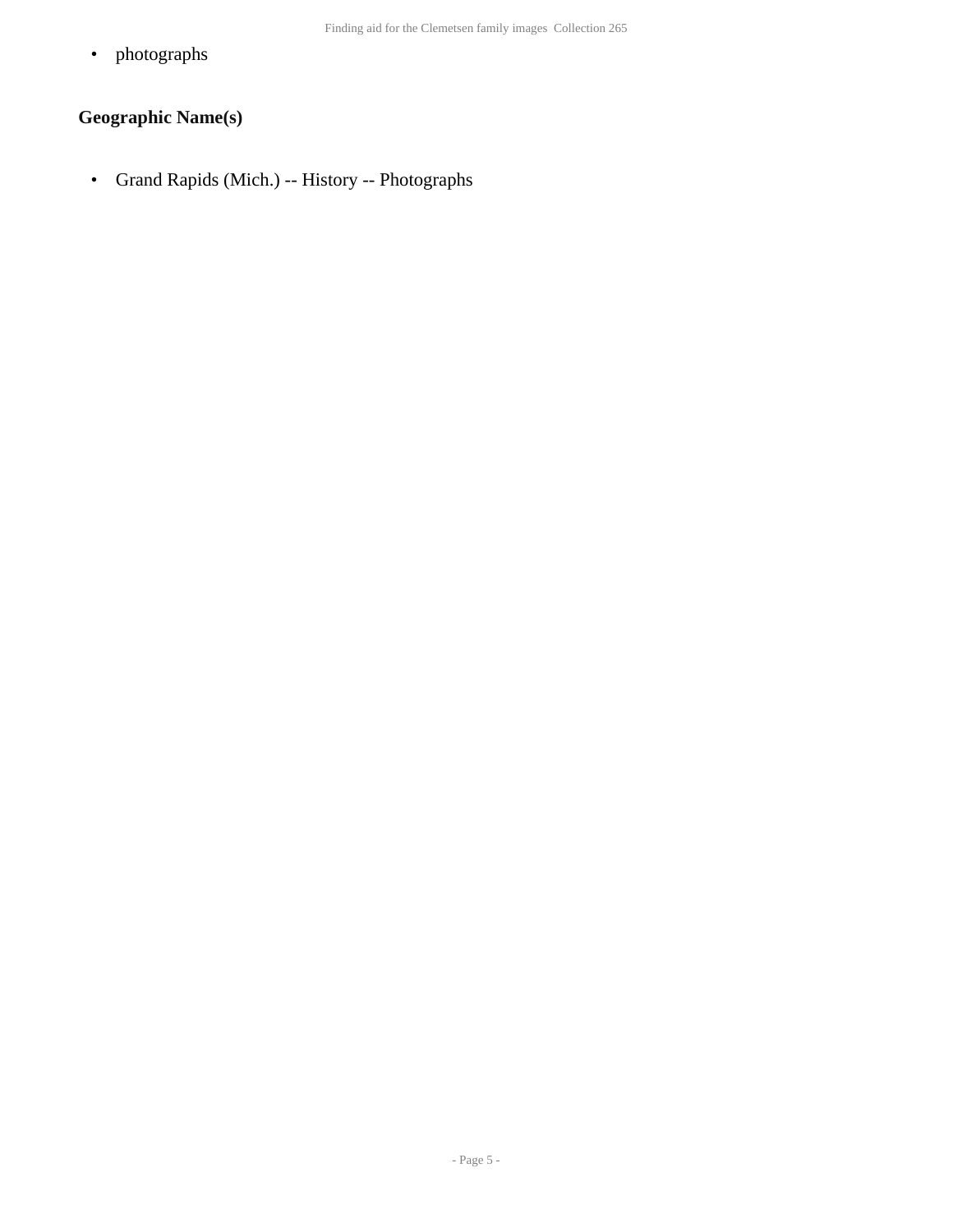# <span id="page-5-0"></span>**Collection Inventory**

<span id="page-5-2"></span><span id="page-5-1"></span>

| <b>Series I Biographical</b>                                                        |                |                |
|-------------------------------------------------------------------------------------|----------------|----------------|
|                                                                                     | <b>Box</b>     | <b>Folder</b>  |
| Biographical information on Clemetson Family                                        | $\mathfrak{S}$ | $\mathbf{1}$   |
| <b>Series II Negatives</b>                                                          |                |                |
| <b>Scope and Contents note</b>                                                      |                |                |
| An asterisk by the negative description indicates the presence of a print in Box 5. |                |                |
| <b>Subseries A Glass Negatives</b>                                                  |                |                |
| Grand Rapids Flood?, Grand River, possibly 1904. 5x7                                |                |                |
|                                                                                     | <b>Box</b>     | <b>Folder</b>  |
| Houses in flood waters                                                              | $\mathbf{1}$   | $\mathbf{1}$   |
| Bridge, factories                                                                   | $\mathbf{1}$   | $\overline{2}$ |
| Factories or power plant                                                            | $\mathbf{1}$   | 3              |

Railroad Crossing, telephone poles in flood 1 4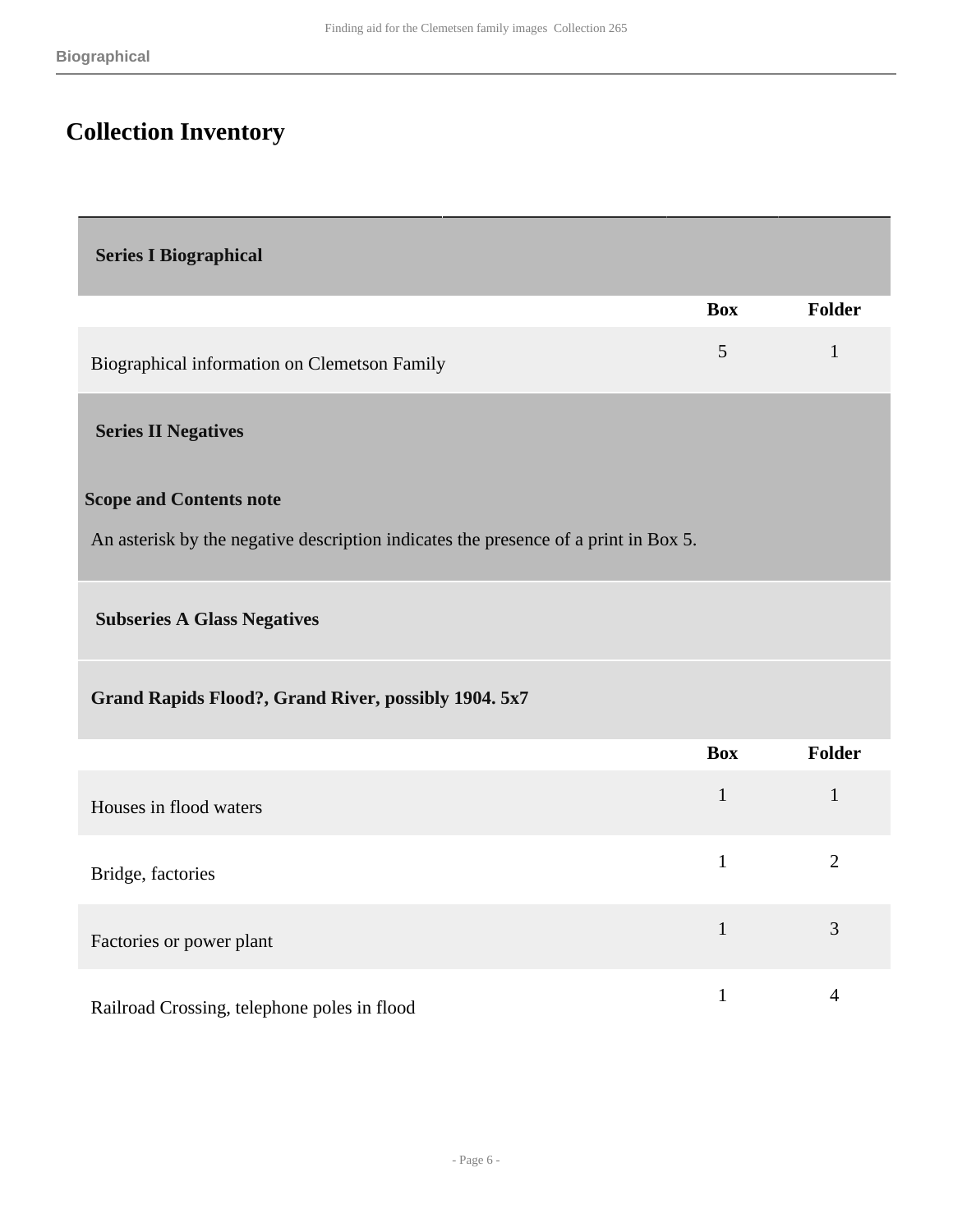| 4x5 |         |
|-----|---------|
|     |         |
|     |         |
|     | Wagamak |

| Wagemaker Furniture Co.                                                                                                     | $\mathbf{1}$ | 5             |
|-----------------------------------------------------------------------------------------------------------------------------|--------------|---------------|
| Stone building, possibly a church, with Richardson Romanque type design<br>and ogee arches on lower level. Flood continues? | $\mathbf{1}$ | 6             |
| Houses and out buildings in the flood                                                                                       | $\mathbf{1}$ | 7             |
| Railroad flooded? Men standing on raised railway bed looking down at<br>flood conditions?                                   | $\mathbf{1}$ | 8             |
| People in boats in front of houses                                                                                          | $\mathbf{1}$ | 9             |
| Flood damage or water over fencing along shoreline with buildings.                                                          | $\mathbf{1}$ | 10            |
| Reeds Lake or boat clubs on Grand River                                                                                     | $\mathbf{1}$ | 11            |
| 4x5                                                                                                                         |              |               |
|                                                                                                                             | <b>Box</b>   | <b>Folder</b> |
| Two figures in foreground looking across water to building.                                                                 | $\mathbf{1}$ | 12            |
| Holland? Express van, Milwaukee. Perhaps a moving van outside of a<br>house.                                                | $\mathbf{1}$ | 13            |
| Similar to 13 with men in the yard.                                                                                         | $\mathbf{1}$ | 14            |
| 5x7                                                                                                                         |              |               |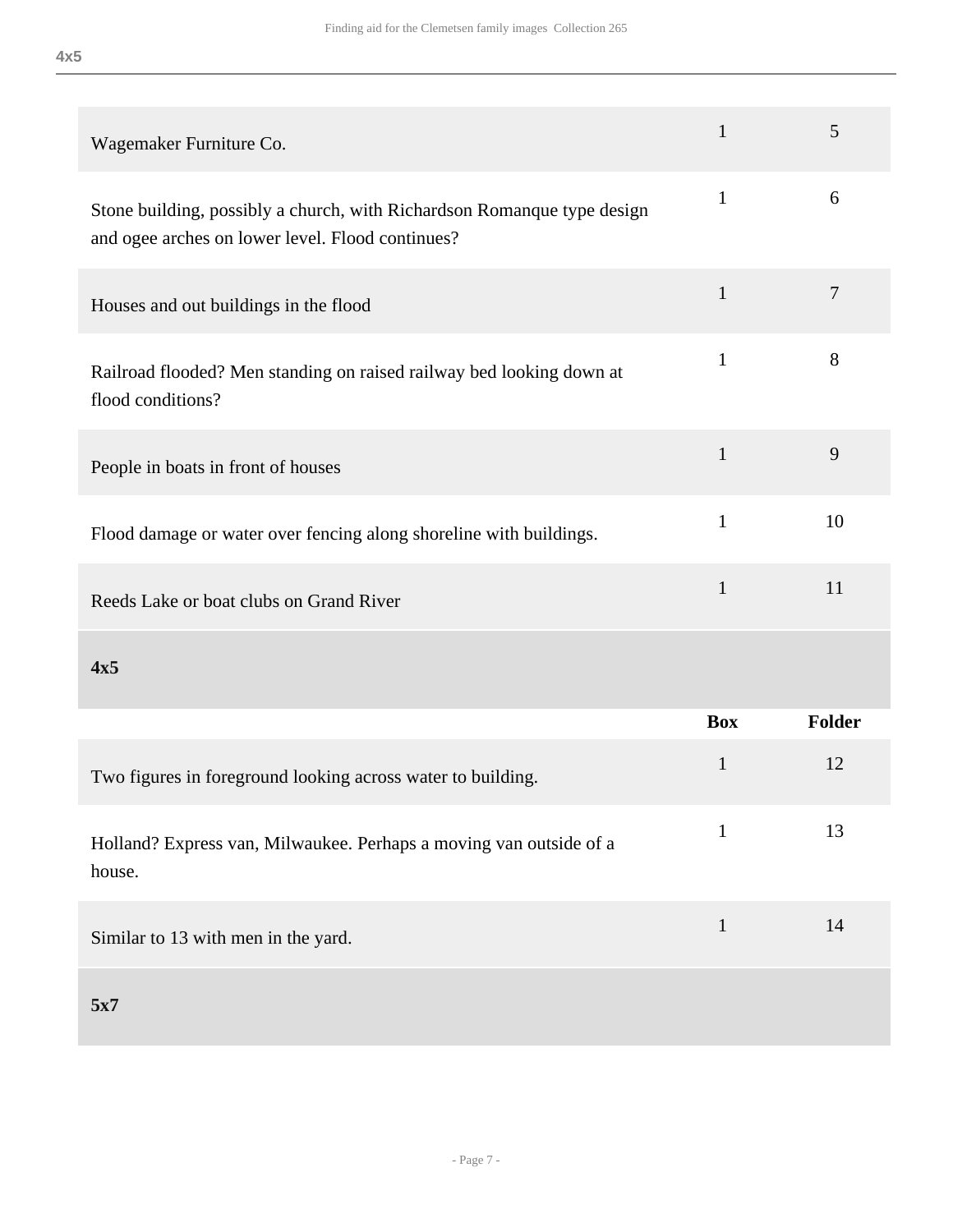|                                                                                                 | <b>Box</b>     | <b>Folder</b> |
|-------------------------------------------------------------------------------------------------|----------------|---------------|
| People seated on the raised entrance steps to a small building with a double<br>door entrance.  | $\mathbf{1}$   | 15            |
| 2 story house with people on raised entrance steps and upper porch                              | $\mathbf{1}$   | 16            |
| Same house with people on raised entrance steps                                                 | $\mathbf{1}$   | 17            |
| House number 106, street unknown, family in yard                                                | $\mathbf{1}$   | 18            |
| Same House, another view, with family                                                           | $\overline{2}$ | 19            |
| Large house on corner? Lot, with people on porch and in front of picket<br>fence. Fire hydrant? | $\overline{2}$ | 20            |
| Same house as folder 15                                                                         | $\overline{2}$ | 21            |
| Same house and maybe view as folder 16                                                          | $\overline{2}$ | 22            |
| Brownstone type duplex                                                                          | $\overline{2}$ | 23            |
| Mother with 5 children, on step/yard, before house obscured by tree                             | $\overline{2}$ | 24            |
| Modest 2 story house with wrap around porch, dirt road in front                                 | $\overline{2}$ | 25            |
| Street scape                                                                                    | $\overline{2}$ | 26            |
| 273? house number on stone house, with people on steps/porch                                    | $\overline{2}$ | 27            |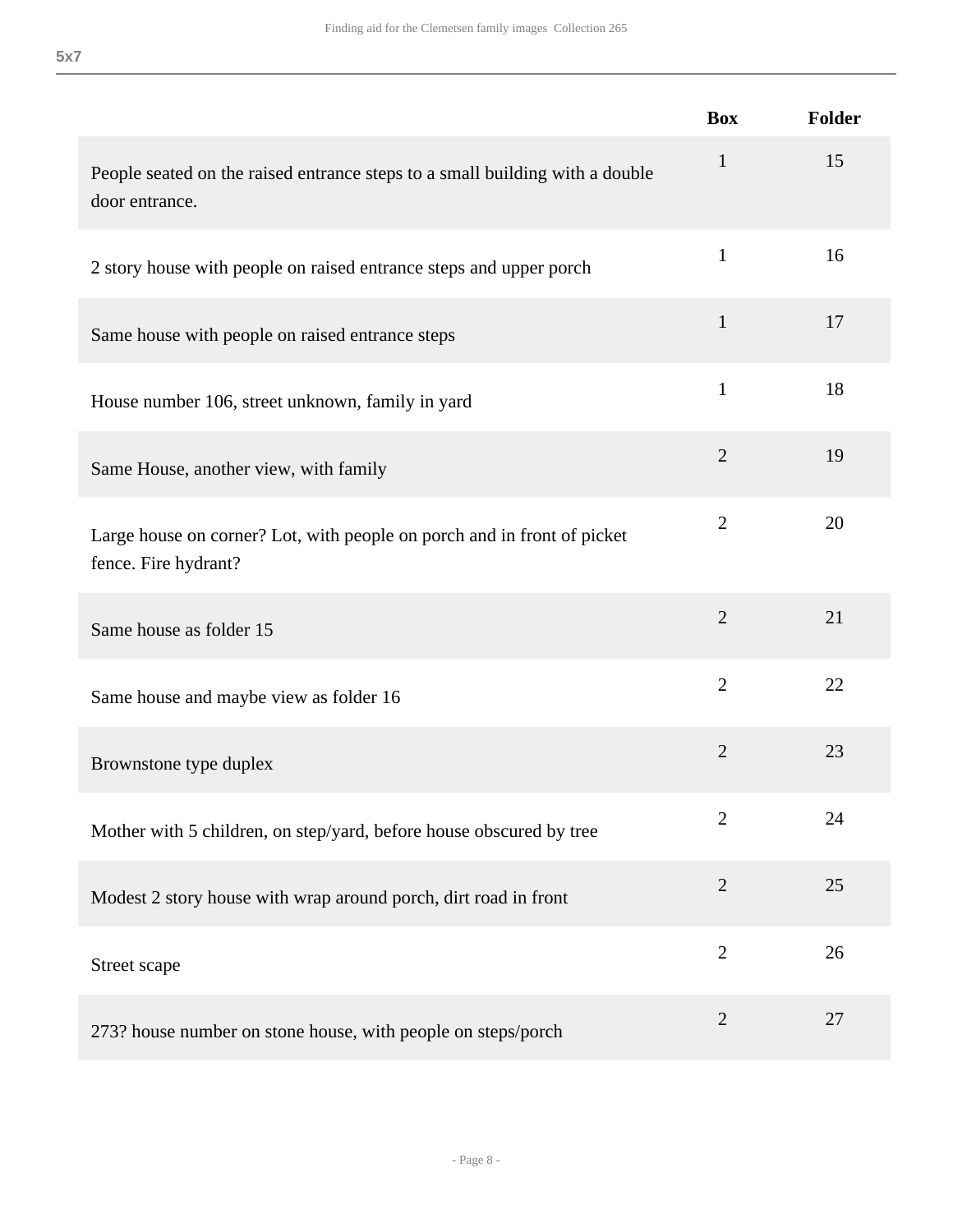| Large house with women on porch on one side, and another porch set back<br>on opposite site under oval window. | 28 |
|----------------------------------------------------------------------------------------------------------------|----|
| Another view of folder 27?                                                                                     | 29 |
| Modest 2-story stone house, with people on steps/yard, entrance on upper                                       | 30 |

An empty sleeve at this location has: No. 15. Name ABonde House. Remarks. [none]

**4x5** 

level.

|                                                                                                                                                                                                                                                                                        | <b>Box</b>     | <b>Folder</b> |
|----------------------------------------------------------------------------------------------------------------------------------------------------------------------------------------------------------------------------------------------------------------------------------------|----------------|---------------|
| Jacket has: Neg. no. 29. Aug. 30, no year. Brand of Plate Hammer Special.<br>Condition of light: Fair. Time of Day: 7 am. Lens: Ziez wide angel [sic]<br>angle]. Exposure 6 sec. Developer Hydroquinon. Dev. Paper Carlyko?<br>Exposure: 5 min. Subject: Uncle Julius Clemetsen House. | $\overline{2}$ | 0.31          |
| Jacket has: Neg. no. 30. Date: Aug. 30, 02. Uncle Clemetsen's House.                                                                                                                                                                                                                   | $\overline{2}$ | 0.32          |
| 4 x 5 Landscape                                                                                                                                                                                                                                                                        | $\overline{2}$ | 0.33          |
| <b>Black</b>                                                                                                                                                                                                                                                                           | $\overline{2}$ | 0.34          |
| Souvenir, 1904 St. Louis World's Fair                                                                                                                                                                                                                                                  | $\overline{2}$ | 0.35          |
| Decorative.                                                                                                                                                                                                                                                                            | $\overline{2}$ | 0.36          |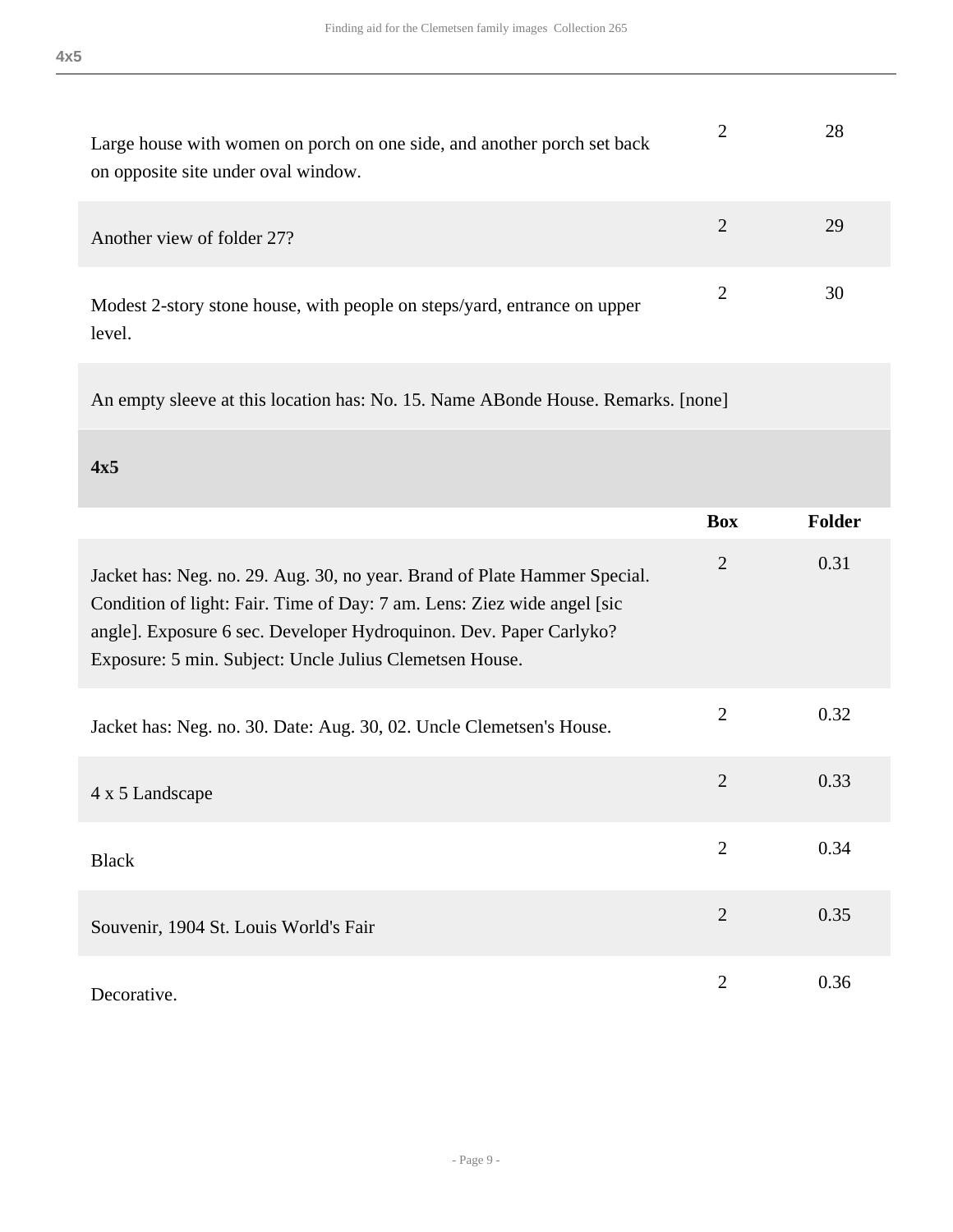| *Painting of Woman. M. Alten, 1907, upper right | 3              | 0.37    |
|-------------------------------------------------|----------------|---------|
| *Landscape. M. Alten 1907? or 1917?.            | 3              | 0.38    |
| Faded Landscape.                                | 3              | 0.39    |
| Landscape with frame clearly showing            | 3              | 0.4     |
| Landscape in frame                              | 3              | 0.41    |
| Landscape with horses and wagon                 | 3              | 0.42    |
| Landscape with cows. Emulsion flaking off       | 3              | 0.43    |
| Landscape                                       | 3              | 0.44    |
| Landscape, texture of canvas visible            | 3              | 0.45    |
| Darker copy of .36, see .36 for a clearer image | 3              | 0.46    |
| Unclear image                                   | $\mathfrak{Z}$ | 0.47    |
| Unclear, faded?                                 | 3              | 0.48    |
| Pier?, sky?                                     | 3              | 0.49    |
| Woman standing on bank of river                 | $\mathfrak{Z}$ | $0.5\,$ |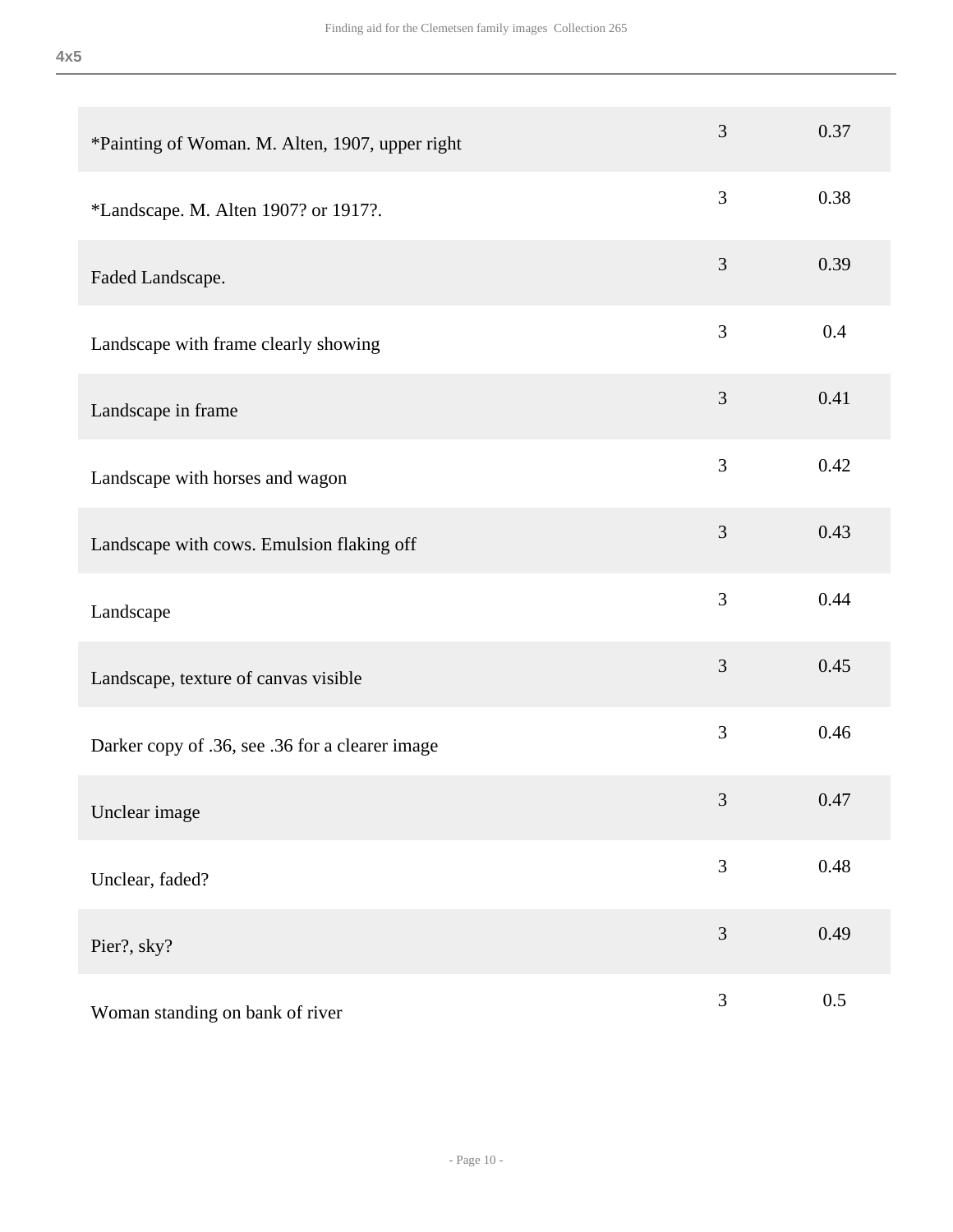| Unclear                                       | $\overline{3}$ | 0.51 |
|-----------------------------------------------|----------------|------|
| River, bank, ducks on river                   | $\mathfrak{Z}$ | 0.52 |
| Another view of woman on bank of river        | $\mathfrak{Z}$ | 0.53 |
| Dark                                          | 3              | 0.54 |
| Emulsion almost all gone                      | $\overline{4}$ | 0.55 |
| Rural scene with river?                       | $\overline{4}$ | 0.56 |
| Rural scene with river?                       | $\overline{4}$ | 0.57 |
| Man sitting by a tree in a hilly, woody scene | $\overline{4}$ | 0.58 |
| Path or road                                  | $\overline{4}$ | 0.59 |
| 2 decker boat                                 | $\overline{4}$ | 0.6  |
| Interior, domestic?                           | $\overline{4}$ | 0.61 |
| Pocket watch                                  | $\overline{4}$ | 0.62 |
| Dark. People on porch.                        | $\overline{4}$ | 0.63 |
| W.S. Davis Dry Good Grocery                   | $\overline{4}$ | 0.64 |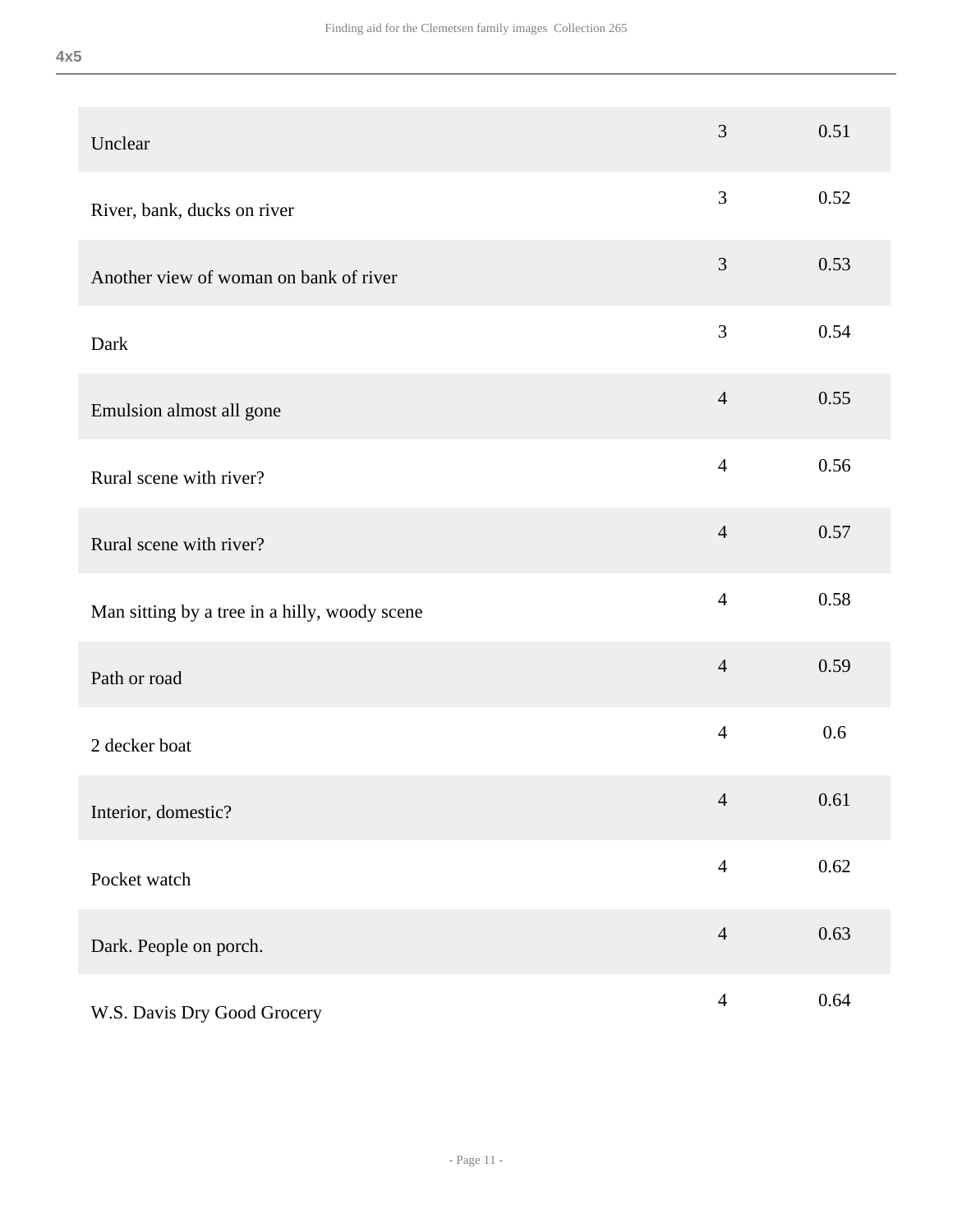| Monument in City, as in Detroit or Indianapolis                                                                                                                                                                                                                                                             | $\overline{4}$ | 0.65 |
|-------------------------------------------------------------------------------------------------------------------------------------------------------------------------------------------------------------------------------------------------------------------------------------------------------------|----------------|------|
| Interior, parlor?                                                                                                                                                                                                                                                                                           | $\overline{4}$ | 0.66 |
| Street scene, with sign on building: The Gray Club                                                                                                                                                                                                                                                          | $\overline{4}$ | 0.67 |
| Interior with pot bellied stove                                                                                                                                                                                                                                                                             | $\overline{4}$ | 0.68 |
| Desk, painting supplies apparent                                                                                                                                                                                                                                                                            | $\overline{4}$ | 0.69 |
| *Bird's Eye view of Fulton Street Park, including Ryerson Building,<br>YMCA, Fountain Street Church, cars parked by park, no leaves on trees.                                                                                                                                                               | $\overline{4}$ | 0.7  |
| *Bird's eye view of Fulton Street to the East. Masonic Temple, Methodist<br>Church on left in background, Fulton Street Park not really visible, nice<br>old houses shown on left are all demolished. Building in right foreground<br>has The Burleson. Cars and some people on street, no leaves on trees. | $\overline{4}$ | 0.71 |
| *National Bank Building (later McKay Tower) in construction on Monroe,<br>Campau Square. Dirt street, with rail tracks, people on street.                                                                                                                                                                   | $\overline{4}$ | 0.72 |
| *View with the bank in construction from Monroe looking toward the<br>Pantlind, also in construction. Street car 334, Lafayette/Stocking, on street,<br>people on street, telephone lines, electric street lights.                                                                                          | 4              | 0.73 |
|                                                                                                                                                                                                                                                                                                             | 4              | 0.74 |

\*Grand River view? <sup>4</sup> 0.74